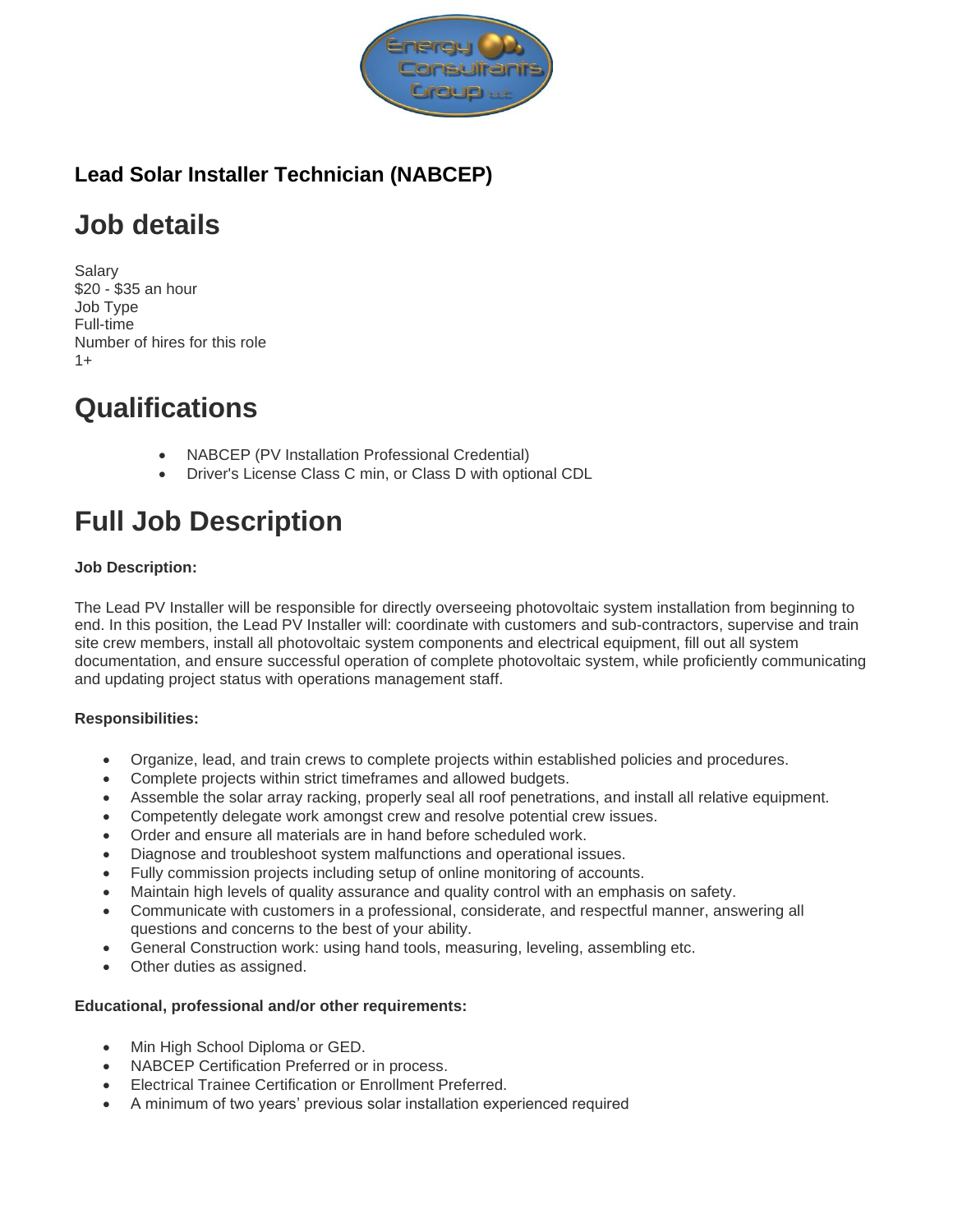

- Must have electrical and or roofing experience.
- General construction knowledge to include: roofing, electrical, carpentry skills, general ladder & scaffolding experience.
- Requires own tools and power tools.
- Required clearance of a background check and DMV record.
- Must be able to work overtime, have flexible hours, travel to job-sites & stay overnight as required.
- Experience with electrical work involving up to 600 VDC and 240 VAC.
- A working knowledge of National Electrical Code (NEC), Uniform Building Code (UBC), local & utility jurisdiction requirements.
- Experience complying with OHSA safety requirements and regulations. Prefer OSHA 10 Cert.
- Professional appearance and excellent customer service.
- Great attention to detail.
- Experience with heavy equipment such as material handlers, loaders, forklifts, excavators, trenchers, boring machines.
- Good Attendance and being prompt with attention to details.
- Maintain valid Driver's License and clean driving record (MVR pull program mandatory).
- Ability to innovate and improve operations and solve complex problems.
- Thrive in a team environment.
- High integrity and enthusiasm and a genuine desire to excel oneself and the company!

#### **Physical Requirements:**

While performing the duties of this job, the employee is frequently required to do the following:

- Must have full range and mobility in upper and lower body; ability to work in various positions & environments, including, but not limited to, stooping, standing, bending, sitting, kneeling and squatting for extended periods of time.
- Ability to lift, pull and push materials and equipment weighing approximately 50 pounds on a frequent basis.
- Working conditions require being exposed to outdoor weather conditions.

#### **Benefits for Full-Time Positions:**

- Competitive hourly wages with benefits.
- Career path opportunities for top performers.

#### **Other Duties**

Please note this job description is not designed to cover or contain a comprehensive listing of activities, duties or responsibilities that are required of the employee for this job. Duties, responsibilities and activities may change at any time with or without notice.

Job Type: Full-time

Pay: \$20.00 - \$35.00 per hour

Benefits:

- Dental insurance Available
- Health insurance Available
- Project Profit Sharing
- Referral program